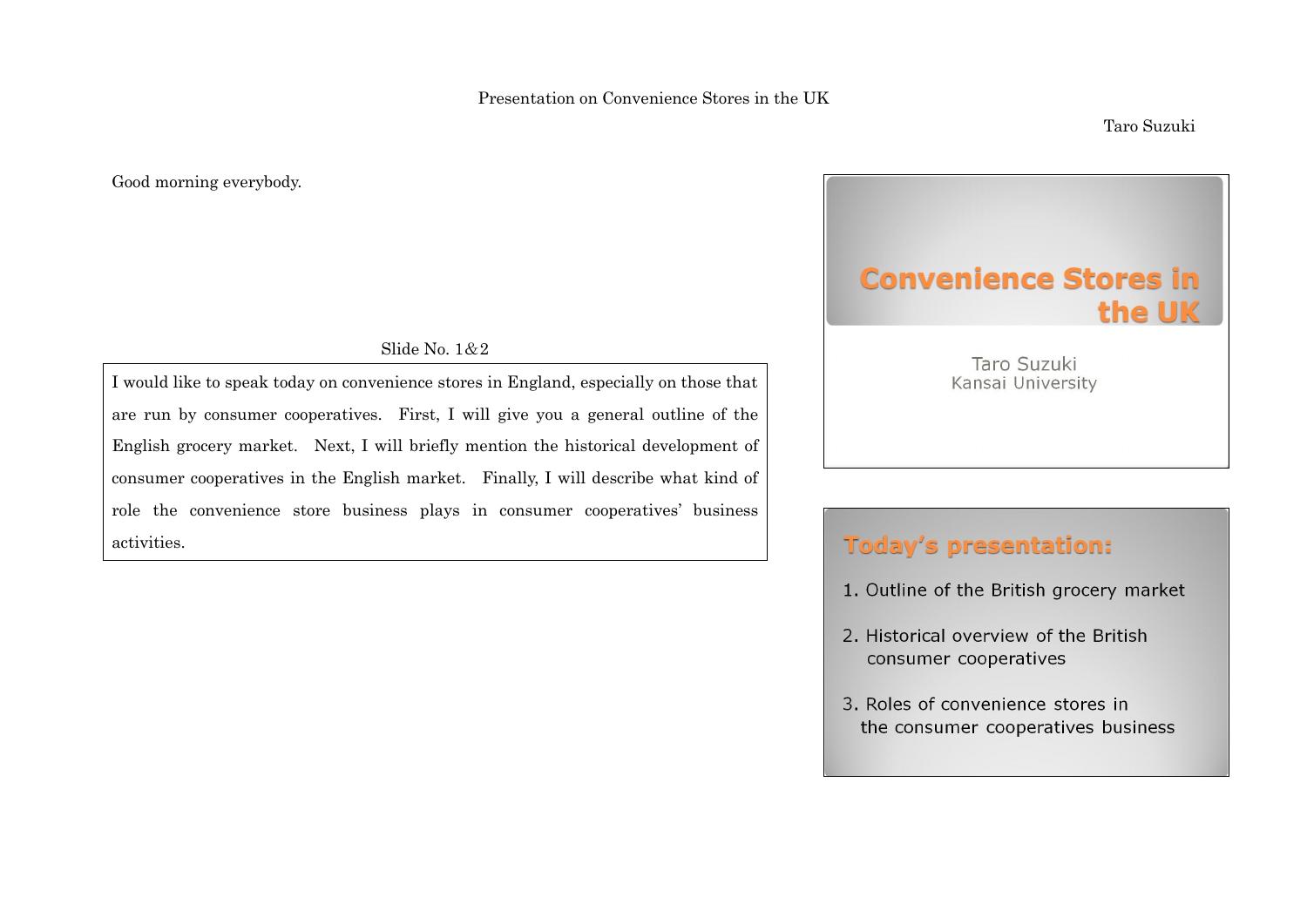#### Slide No. 3

The current British grocery market will be best characterized as "oligopolistic," which means a few companies control most of a business activity. As this table shows, five major corporations control more than 50% of the market share. These corporations, each of which is a nationwide chain of grocery stores, create and sell their own private brands—a fact that suggests a rather surprising uniformity in British consumption tendencies.

# **Oligopoly in British Grocery Market**

|                    | 1993 | 1995 | 1997 | 2000 |
|--------------------|------|------|------|------|
| <b>Tesco</b>       | 10.4 | 13.4 | 14.8 | 16.2 |
| Sainsbury          | 12.1 | 12.2 | 12.4 | 11.5 |
| Asda               | 6.5  | 7.2  | 8.3  | 9.5  |
| Safeway            | 7.5  | 7.3  | 7.6  | 7.5  |
| Summerfield        | 4.3  | 4.2  | 3.8  | 5.0  |
| 5 CS's<br>combined | 43.2 | 46.6 | 49.0 | 50.2 |

Figure 1. Change of Five Corporations' share in British Grocery Market



#### Slide No. 4

However, in the past, cooperatives used to enjoy a much larger share of the grocery market in England. Up until the mid-1950s they owned as much as 20% of the share. Since then, as you can see in this figure, the share has steadily declined, hitting rock bottom at 5.7% in 2000. Since then, however, their share has remained stable, even showing some signs of recovery more recently. It seems that this recovery has been possible due to cooperatives' reform programs, which helped them compete in the convenience store business.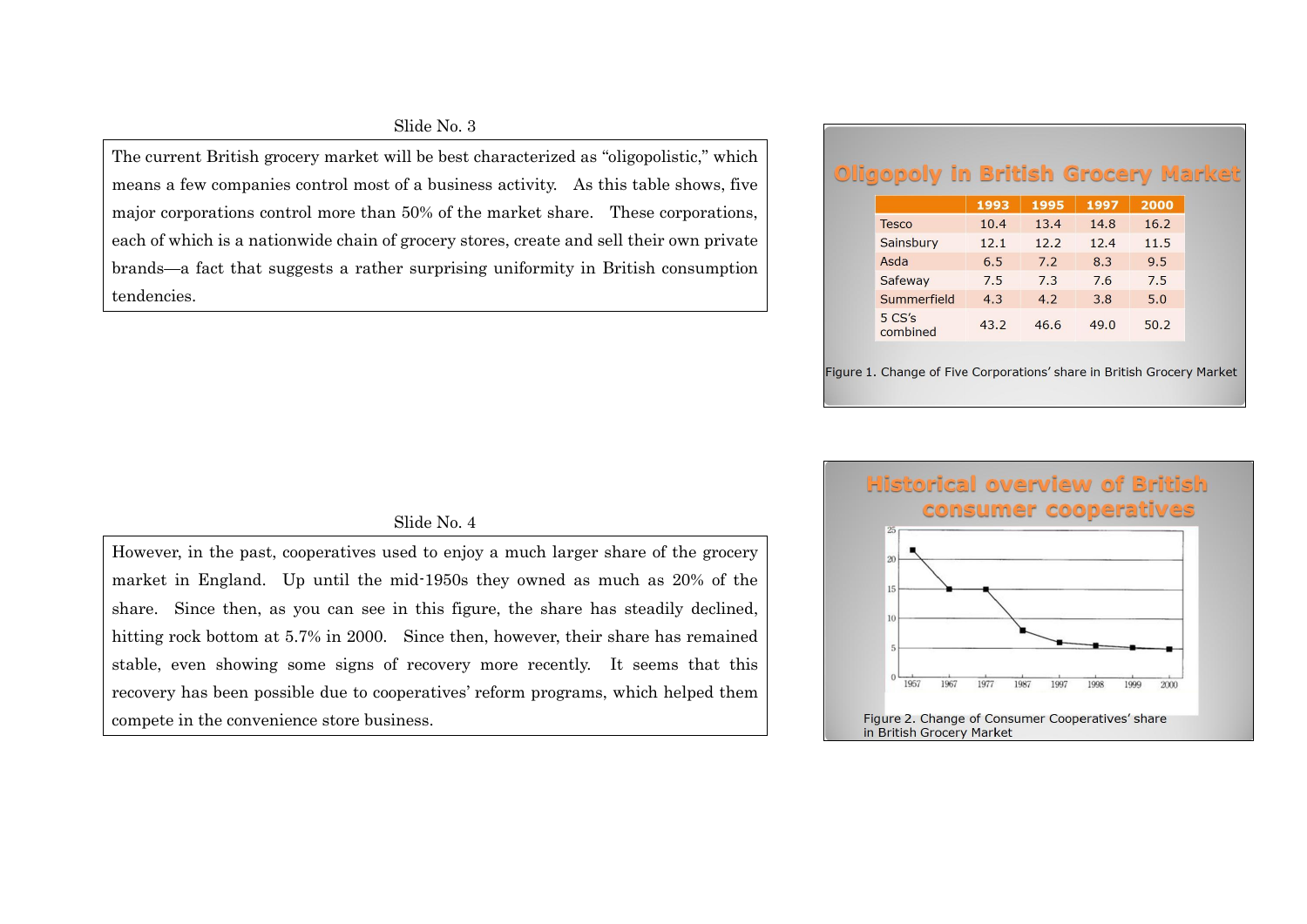#### Slide No. 5

This slide compares cooperatives' sales in 2005 with those of the year before. As you can see, although Co-operative Group, the leader in the business, decreased its sales by 3.3%, United Co-op recorded an increase of 8.8%. The revival of United Co-op has been driven by their decision to withdraw from competition with large-scale supermarkets and to compete in the small-scale convenience store sector.

|                                    | <b>Change of Annual Sales</b>                      |                                      |
|------------------------------------|----------------------------------------------------|--------------------------------------|
| <b>Cooperatives</b>                | <b>Sales</b><br>(Thousand Pounds)                  | Ratio to a year earlier<br>(Percent) |
| Co-operative Group                 | 8,519,925                                          | $-3.3$                               |
| <b>United Co-op</b>                | 2,092,596                                          | $+8.8$                               |
| <b>Midlands</b>                    | 757,250                                            | $-6.5$                               |
| <b>Midcounties</b>                 | 420,862                                            | $+9.3$                               |
| <b>East of England</b>             | 462,266                                            | $-2.1$                               |
| Scottish Midland                   | 385,569                                            | $+4.4$                               |
| Anglia                             | 322,846                                            | $+6.1$                               |
| Lincolnshire                       | 226,675                                            | $-5.6$                               |
| <b>Plymouth &amp; South West</b>   | 162,531                                            | $+13.3$                              |
| Southern                           | 158,753                                            | $+6.9$                               |
| UK Co-operative Union,<br>Combined | 12,742,284<br>区窗窗                                  | $-2.8$                               |
| of Major Consumer Cooperatives     | Figure 3. Year on Year Differences in Annual Sales |                                      |

#### Slide No. 6

This chart informs us of changes from 2001 to 2005 in the number of consumer cooperatives, classified according to the type of business. You will easily see that the number of convenient stores has doubled, whereas the number of large-scale supermarkets has declined.

### **Growth of the Convenience Store Business**

|                          | 2001 | 2005 |
|--------------------------|------|------|
| <b>Total Food</b>        | 2383 | 3301 |
| <b>Superstores</b>       | 27   | 23   |
| Supermarket              | 1233 | 1089 |
| Convenience              | 1109 | 2176 |
| Others                   | 14   | 13   |
| Total Non-Food           | 1200 | 1236 |
| <b>Department Stores</b> | 94   | 91   |
| Pharmacy                 | 594  | 731  |
| Footwear                 | 369  | 286  |
| Others                   | 143  | 128  |
| Travel                   | 658  | 695  |
| <b>Post Offices</b>      | 270  | 513  |
| Others                   | 332  | 586  |

Figure 4. Change in the Numbers of British Cooperatives' **Business Types**